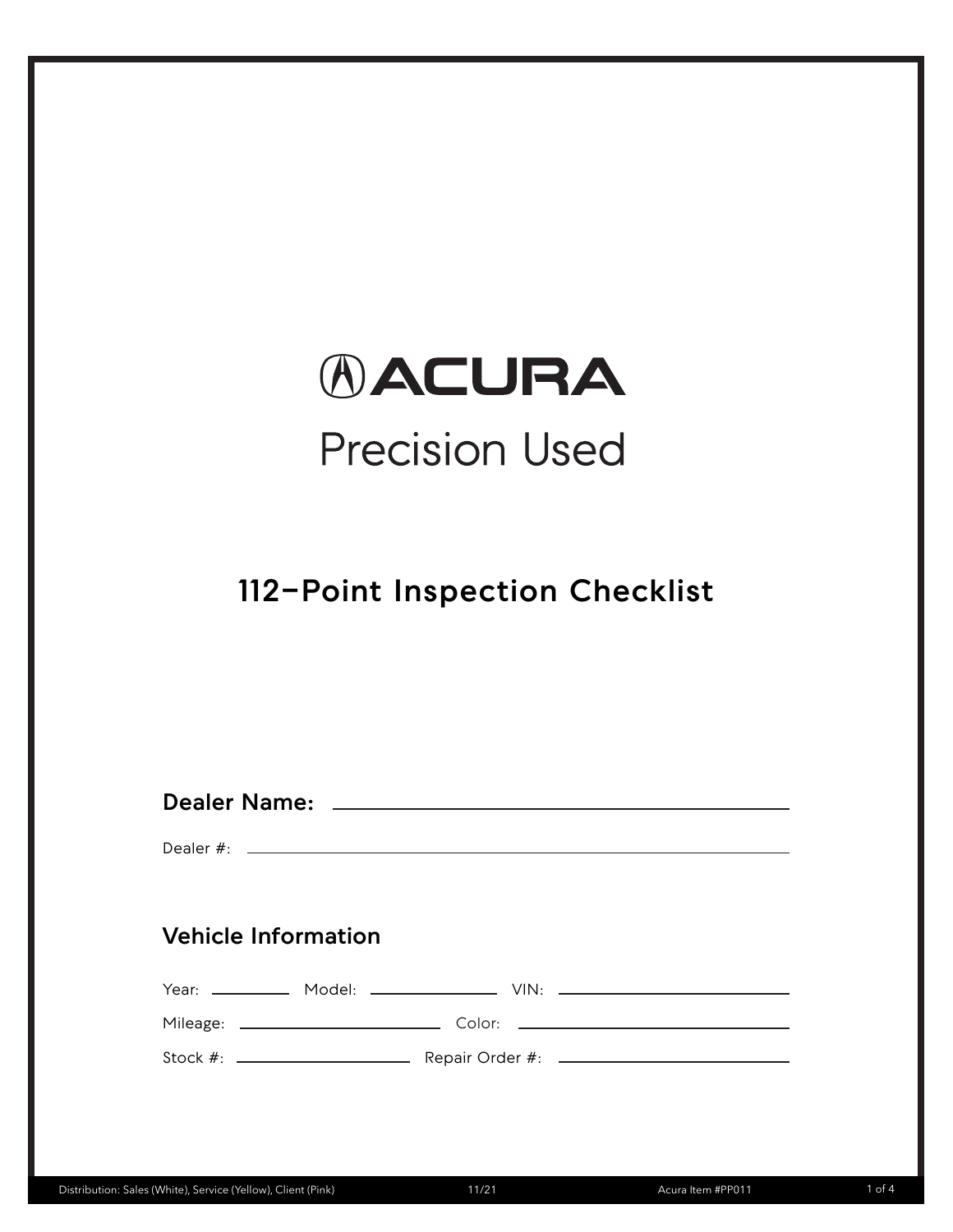## **112-Point Inspection Checklist**

 $V1 \times V_0 \times f_0 \times f_1 \times f_2 \times f_3$ 

|    | <b>VIIV VENIICALION</b>                                                     |                             |          | Eligible | Eligible               | <b>VEHICLES</b> |
|----|-----------------------------------------------------------------------------|-----------------------------|----------|----------|------------------------|-----------------|
| 1. | Vehicle History Report (VHR cannot have any conditions listed on the right) |                             |          | □        | □                      | - Odomet        |
| 2. | VIN Status Inquiry (All open campaigns/recalls must be completed)           |                             |          | $\Box$   | о                      | - Not Act       |
| 3. | VIN Plates (All VIN plates must match engine compartment,                   |                             |          |          |                        | - Exceeds       |
|    |                                                                             |                             |          | □        | □                      | - Manufa        |
|    |                                                                             |                             |          |          |                        |                 |
|    | Unibody                                                                     |                             |          | Eligible | <b>Not</b><br>Eligible | <b>VEHICLES</b> |
|    | 4. Frame (Carefully inspect the vehicle for any prior structural damage)    |                             |          | □        | □                      | Report an       |
|    |                                                                             |                             |          |          |                        |                 |
|    |                                                                             |                             |          |          |                        | <b>VEHICLES</b> |
|    | <b>Vehicle Diagnostics</b>                                                  |                             |          | Eligible | <b>Not</b>             | Non-OEM         |
|    |                                                                             |                             |          | □        | Eligible<br>□          | Refer to tl     |
|    |                                                                             |                             |          |          |                        |                 |
|    |                                                                             |                             |          |          |                        |                 |
|    | <b>Front Interior</b>                                                       | MEETS STANDARDS: YES NO N/A |          |          |                        | Rear Inter      |
| 6. | Key Remotes, at least one (Unlock, lock and panic buttons)                  |                             | 00 O     |          |                        | 40. Seats (Up   |
| 7. |                                                                             |                             |          |          |                        | 41. Seat Belt   |
|    | Keyless Entry System (Driver's Door button-unlock/lock)                     |                             | 88 8 8   |          |                        |                 |
| 8. | SRS Airbags (Exterior condition/Check warning lamp self-check)              |                             | 88 B B   |          |                        | 42. Head Res    |
| 9. | Ignition Switch/Engine Start Button (Engine starts)                         |                             | 88 B B   |          |                        | 43. Windows     |
|    | 10. Instrument Panel Operation (Temp, fuel, speedometer gauge/All           |                             |          |          |                        | 44. Rear Doc    |
|    |                                                                             |                             | 0 O O    |          |                        | 45. Cargo Lig   |
|    | 11. Dash (Condition, instrument panel, light and brightness)                |                             | 0 O O    |          |                        |                 |
|    |                                                                             |                             | 0 O O    |          |                        | Comments:       |
|    | 13. Steering Wheel (Condition, tilt, telescopic and lock mode)              |                             | <b>.</b> |          |                        |                 |
|    | 14. Steering Wheel-Mounted Controls (Operation)                             |                             | 00 O     |          |                        |                 |
|    |                                                                             |                             |          |          |                        |                 |
|    | 15. Windshield Wipers/Washers (Aim, pressure–front/rear)                    |                             | 0 O O    |          |                        |                 |
|    | 16. Shifter (Check all shifting points–MT or AT)                            |                             | 00 O     |          |                        |                 |
|    | 17. Parking Brake (Engages and displays on dash)                            |                             | 00 O     |          |                        | Front Ext       |
|    |                                                                             |                             | 00 O     |          |                        | 46. Windshie    |
|    |                                                                             |                             | 00 O     |          |                        |                 |
|    |                                                                             |                             | 0 O O    |          |                        | 47. Windshie    |
|    |                                                                             |                             | 88 B B   |          |                        | operatio        |
|    | 22. Seat Heaters (Operation and heating performance)                        |                             | 88 B B   |          |                        | 48. Headligh    |
|    | 23. Seat Belts (Belts, buckles, latches and retraction)                     |                             | 000      |          |                        | 49. Fog Ligh    |
|    | 24. Head Restraints (Present & Adjustable up/down)                          |                             | 000      |          |                        | 50. Daytime     |
|    | 25. Windows (Operation–noise, speed, full travel and glass)                 |                             | 00 O     |          |                        | 51. Turn Sigr   |
|    |                                                                             |                             | 000      |          |                        |                 |
|    | 26. Front Doors (Operation, trim, panels, handles, latches, locks)          |                             |          |          |                        |                 |
|    | 27. Side Mirrors (Condition, operation, side-view camera-                   |                             |          |          |                        | Comments:       |
|    |                                                                             |                             | 0 O O    |          |                        |                 |
|    | 28. Rearview Mirror (Operation, auto-dimming-if equipped)                   |                             | 88 B B   |          |                        |                 |
|    | 29. Sunroof/Shade/Glass (Condition and operation)                           |                             | 000      |          |                        |                 |
|    | 30. Sun Visors/Mirrors (Condition–flip up, down/sideways)                   |                             | 00 O     |          |                        |                 |
|    |                                                                             |                             | 0 O O    |          |                        | Rear Exte       |
|    | 32. AC/Heater/Defroster (Operation and vent outlets)                        |                             | 000      |          |                        |                 |
|    | 33. Audio System AM/FM/SXM/CD Radio (Operation, display, control            |                             |          |          |                        | 52. Windshie    |
|    |                                                                             |                             | 0 O O    |          |                        | 53. Windshie    |
|    |                                                                             |                             |          |          |                        | 54. Brakeligł   |
|    | 34. Intelligent Multi-Information Display (Operation and display)           |                             | .        |          |                        | 55. Taillights  |
|    | 35. Bluetooth® HandsFreeLink® (Perform voice commands–must pair             |                             |          |          |                        | 56. Backup L    |
|    |                                                                             |                             | 0 O O    |          |                        | 57. Turn Sigr   |
|    | 36. Navigation System (Operation, display, clear all stored data)           |                             | .        |          |                        | 58. Emergen     |
|    |                                                                             |                             | 00 O     |          |                        | 59. License F   |
|    |                                                                             |                             | .        |          |                        |                 |
|    |                                                                             |                             | 00 O     |          |                        | 60. Exhaust(    |
|    |                                                                             |                             |          |          |                        | 61. Fuel Doc    |

Comments:



41. Seat Belts (Belts, buckles, latches, anchors and retraction) ............. 42. Head Restraints (Present & Adjustable up/down)............................... 43. Windows (Operation—noise, speed, full travel and glass) ................ 44. Rear Doors (Operation, trim, panels, handles, latches, locks) ......... 45. Cargo Light (Condition and operation) ...............................................

#### erior

#### MEETS STANDARDS: YES NO N/A  $n n n$

| 46. Windshield Glass (Cracks, chips, pits, scratches, antenna)<br>47. Windshield Wiper Blades/Arms (Condition and high-/low-speed |        | . . |
|-----------------------------------------------------------------------------------------------------------------------------------|--------|-----|
|                                                                                                                                   | 8 8 8  |     |
| 48. Headlights/Lenses (Condition and operation–moisture)                                                                          | .      |     |
| 49. Fog Lights/Lenses (Condition and operation)                                                                                   | .      |     |
| 50. Daytime Running Lights/Lenses (Condition and operation)                                                                       | .      |     |
| 51. Turn Signal Lights/Lenses (Condition and operation)                                                                           | 88 B B |     |

#### rior!

| KEAL LALEITUI                                                 | MEETS STANDARDS: YES NO N/A |    |        |  |
|---------------------------------------------------------------|-----------------------------|----|--------|--|
| 52. Windshield Glass (Cracks, chips, pits, and scratches)     |                             |    | 8 8 8  |  |
| 53. Windshield Wiper Blade/Arm (Condition and operation)      |                             | п. | $\Box$ |  |
| 54. Brakelights/Lenses (Condition and operation)              |                             |    | 88 B B |  |
| 55. Taillights/Lenses (Condition and operation-moisture)      |                             |    | 8 8 8  |  |
| 56. Backup Lights/Lenses (Condition and operation)            |                             |    | 0 D D  |  |
| 57. Turn Signal Lights/Lenses (Condition and operation)       |                             |    | 00 O   |  |
| 58. Emergency Lights/Lenses (Condition and operation)         |                             |    | 8 8 8  |  |
| 59. License Plate Brackets/Light (Condition and operation)    |                             |    | 88 B B |  |
|                                                               |                             |    | 8 8 8  |  |
| 61. Fuel Door/Cap (Fuel door and cap operation-if applicable) |                             |    | n n n  |  |
|                                                               |                             |    |        |  |

Comments:

### *®ACURA* Certified Pre-Owned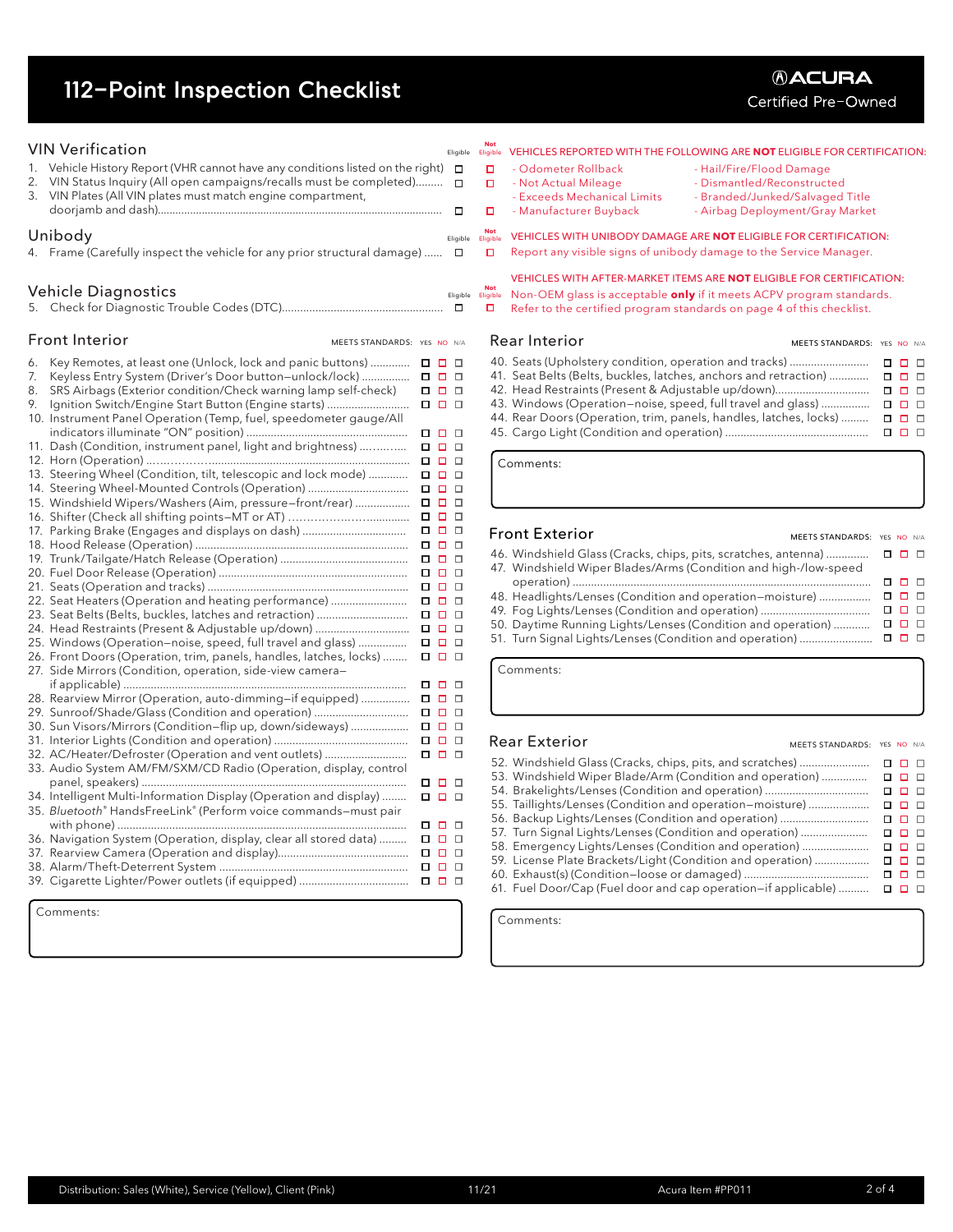### **112-Point Inspection Checklist**

| 62. Hood Support/Prop Rod (Condition–holds hood up)                 | □ | 0 O           |        |
|---------------------------------------------------------------------|---|---------------|--------|
| 63. Engine Mounts (Condition-cracks/tears in the rubber)            | □ |               | D      |
| 64. Engine (Condition, operation, fluid level and leaks)            | □ | o             | □      |
| 65. Transmission Mount (Condition-bracket, rubber bushing)          | □ | □             | □      |
| 66. Transmission (Operation-MT or AT, fluid level, hoses and leaks) | □ | $\Box$ $\Box$ |        |
| 67. Clutch Master Cylinder (Operation, fluid level and leaks)       | □ | $\Box$        | $\Box$ |
| 68. Brake Master Cylinder/Booster (Fluid level and leaks)           | □ |               | □      |
|                                                                     | □ | п             | л      |
|                                                                     | □ | п             | D      |
| 71. Alternator (Belt condition, tension and charge)                 | □ |               | □      |
|                                                                     | □ | $\Box$        |        |
|                                                                     | □ | □□            |        |
|                                                                     | □ | □□            |        |
| 75. Coolant Recovery Tank (Condition, fluid level and leaks)        | □ | 0 D           |        |
|                                                                     | □ | o             | D      |
|                                                                     | □ |               | $\Box$ |
| 78. A/C Compressor (Proper cycling, belt condition and tension)     | □ | $\Box$ $\Box$ |        |
| 79. Power Steering (Belt condition, tension, fluid level and leaks) | □ |               | $\Box$ |
|                                                                     | □ | □             | □      |
|                                                                     | □ | □             | D      |
| 82. Hydraulic Hose/Line (Cracks, kinks, loose bolts and leaks)      |   | <b>.</b>      |        |

Comments:

### Under Vehicle

#### 83. Brake Calipers (Evidence of binding, loose bolts and leaks) ..............  $\Box$   $\Box$ 84. Suspension (Loose bolts, bent/broken control arms) ......................... 85. Universal/CV Joint/Boots/Driveshaft (Cracks and leaks) ...................... □ □ □ 86. Exhaust System (Leaks, holes, dents, cracks and hangers) .................  $\Box$   $\Box$

| Comments: |  |  |
|-----------|--|--|
|           |  |  |
|           |  |  |

#### Brakes/Wheels/Tires

MEETS STANDARDS: YES NO N/A

MEETS STANDARDS: YES NO N/A

| Left-Front                                                                               |    |        |
|------------------------------------------------------------------------------------------|----|--------|
| 87. Brake Pad/Shoe (Replace if damaged and/or wear exceeds 50%                           |    |        |
|                                                                                          | п. | $\Box$ |
| 88. Rotor (Replace if damaged and/or wear is beyond service limits) $\Box$ $\Box$ $\Box$ |    |        |
| Record Measurements Below in Millimeters                                                 |    |        |

| <b>BRAKE ROTOR</b><br><b>BRAKE PAD/SHOE</b>                                                                                  |                    |                      |  |
|------------------------------------------------------------------------------------------------------------------------------|--------------------|----------------------|--|
| mm                                                                                                                           |                    | mm                   |  |
| 89. Wheel (Check condition, lug nut, torque and valve stem)<br>90. Tire (Uneven wear, minimum tread depth 4/32" across tread |                    | 0 D                  |  |
| width, sidewall cracking/cuts, adjust tire pressure)                                                                         |                    | $\Box$ $\Box$ $\Box$ |  |
| <b>Right-Front</b><br>91. Brake Pad/Shoe (Replace if damaged and/or wear exceeds 50%                                         |                    |                      |  |
| 92. Rotor (Replace if damaged and/or wear is beyond service limits)<br><b>Record Measurements Below in Millimeters</b>       |                    | $\Box$ $\Box$ $\Box$ |  |
| <b>BRAKE PAD/SHOE</b>                                                                                                        | <b>BRAKE ROTOR</b> |                      |  |

| <b>BRAKE PAD/SHOE</b> | <b>BRAKE ROTOR</b> |
|-----------------------|--------------------|
| mm                    | mm                 |

Under Hood/Fluids MEETS STANDARDS: YES NO N/A Brakes/Wheels/Tires (Cont.) MEETS STANDARDS: YES NO N/A

#### 93. Wheel (Check condition, lug nut, torque and valve stem) ................ 94. Tire (Uneven wear, minimum tread depth 4/32" across tread

- width, sidewall cracking/cuts, adjust tire pressure) ............................ Left-Rear 95. Brake Pad/Shoe (Replace if damaged and/or wear exceeds 50%
- of minimum thickness) ............................................................................. 96. Rotor/Drum (Replace if damaged and/or wear is beyond service
- limits) ........................................................................................................... Record Measurements Below in Millimeters—Write N/A if not applicable

| <b>BRAKE PAD/SHOE</b> | <b>BRAKE ROTOR</b> | <b>BRAKE DRUM</b> |
|-----------------------|--------------------|-------------------|
| mm                    | mm                 | mm                |

97. Wheel (Check condition, lug nut, torque and valve stem) .................  $\begin{array}{c} \square \quad \square \quad \square \end{array}$ 98. Tire (Uneven wear, minimum tread depth 4/32" across tread width, sidewall cracking/cuts, adjust tire pressure) ........................................

#### Right-Rear

- 99. Brake Pad/Shoe (Replace if damaged and/or wear exceeds 50% of minimum thickness) ...............................................................................  $\Box$   $\Box$   $\Box$
- 100. Rotor/Drum (Replace if damaged and/or wear is beyond service limits) .........................................................................................................  $\Box$   $\Box$   $\Box$

Record Measurements Below in Millimeters—Write N/A if not applicable

| mm<br>mm | mm |
|----------|----|

- 101. Wheel (Check condition, lug nut, torque and valve stem) ..................  $\Box$   $\Box$ 102. Tire (Uneven wear, minimum tread depth 4/32" across tread
	- width, sidewall cracking/cuts, adjust tire pressure) ...........................

| <b>BRAKE PAD/SHOE</b> | <b>BRAKE ROTOR</b> | <b>BRAKE DRUM</b> |
|-----------------------|--------------------|-------------------|
| mm                    | mm                 | mm                |

103. Spare Tire/Tool Kit/Tire Repair Kits (Check conditions and all tools present).............................................................................................

Comments:

#### Replacement Items

| 105. Cabin Filter (Replace if dirty) …………………………………………………………… ロロロ |  |  |
|------------------------------------------------------------------|--|--|

Comments:

#### Road Test

### MEETS STANDARDS: YES NO N/A

MEETS STANDARDS: YES NO N/A

| 109. Cruise Control System (Engage, cancel and resume)  □ □ □               |  |  |
|-----------------------------------------------------------------------------|--|--|
| 110. Steering/Tire/Wheel (Abnormal vibration and stiffness)   ロ ロ ロ         |  |  |
| 111. CV Joint/Drive Axle Noise (Full lock, turn left/right)………………………… □ □ □ |  |  |
| 112. Vehicle Drift/Pull (Abnormal drift/pull–drive straight)  □ □ □         |  |  |

Comments: